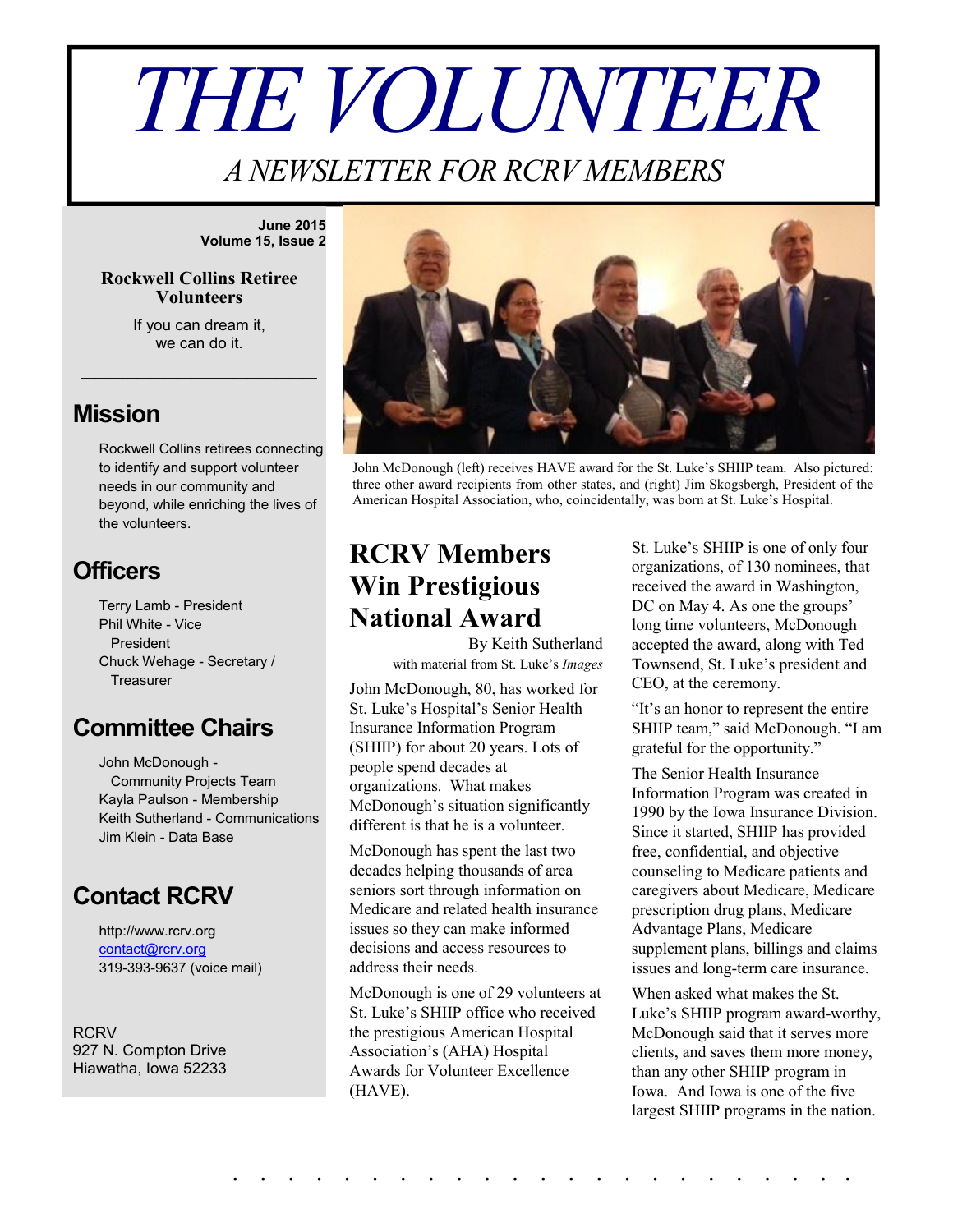#### **May June 2015**

"In 2014 our volunteer team saved 2,345 individuals \$703,853.00 on prescription drugs," said Angela Berns, St. Luke's Volunteer Services manager.

What has allowed the St. Luke's SHIIP program to help so many area seniors? According to McDonough, they do three things unique among SHIIP organizations. The St. Luke's SHIIP office follows written procedures, which are reviewed and updated every summer by a team of a dozen volunteers. This allows them to divide the work and specialize, so the highly-trained insurance counselors can spend all their time on counselling, and others can answer phones and handle most of the voluminous paperwork.

The St. Luke's SHIIP program is so well organized that they can be proactive in helping their clients. Yearround, they hold "Welcome to Medicare" seminars for new retirees. Each fall, the SHIIP team really gets busy and triples its activity for two months. It holds meetings for Rockwell Retirees, to brief them and answer questions about changes in the Rockwell insurance program. 2,000 people typically attend these sessions. They also screen the prescription drug lists of all past clients against the new insurance-company drug lists, looking for opportunities for clients to save money, and send their client a letter to let them know what they found. Last year, they identified a simple insurance change that saved one of their clients \$20,000 in drug co-pays.

Another initiative by the SHIIP team that allows it to work efficiently and handle so many clients is that it uses a customized computer clientscheduling system. The system allows anyone on the team to effectively schedule appointments for insurance counselors, and for counselors to change their available time, from anywhere, in the office or

at home. It also automates some of the routine steps in the client-handling process. This scheduling tool was written by team member Bob Ocken, and is now being looked at for possible state-wide use.

Why has St. Luke's SHIIP office done these things, when other SHIIP offices have not? McDonough credits that mostly to the old Collins culture, engrained in so many team members, of just getting organized and making things better. It has just seemed to the team like the things that should be done. But when your reporter talked to several SHIIP team members, all of them pointed to John's enthusiasm and leadership as key ingredients in the program's growth and success.

Although McDonough has been volunteering in the St. Luke's SHIIP office the longest, 21 of the 29 volunteers are RCRV Members, most of them recruited by McDonough. Thirteen of them have, after extensive training, become SHIIP insurance counselors. The others answer phones and schedule appointments, and manage client records. The RCRV members are Audrey Bradford, Barbara Baird, Bob Clark, Bill Ellis, Wendy Forrester, Don Grimm, Norma Gross, Pat Hall, Ellen Krause, Marj Grimm, John McDonough, Linda Mellody, Mary Norton, Bob Ocken, Mike Schmidt, Bunnie Tomes, Jim Vacherlon, Joe Wells, Sharon Wisted, Jim Wolfe, and Claudia Young.

## **Receive the Volunteer on-line**

If you would prefer to receive this newsletter by email, simply send your name and email address to contact@rcrv.org.

## **WRAP Builds Six Ramps in Two Days**

By Keith Sutherland

The Wheelchair Ramp Accessibility Program was started in 2004 as an effort to extend the ramp-building done by RCRV for Aging Services clients to the broader community. WRAP became a non-profit corporation in 2009, and has been continuing to grow. For the United Way Day of Caring this year, May 14 and 15, WRAP built six new ramps and removed three old ones no longer needed.

Six members of RCRV – Tom Brennom, Bob Clark, Will Michelson, Jack Murphy, Duane Sands, and Terry Schmidt -- designed the ramps. Twenty-three RCRV members, all experienced ramp builders, led the builds and mentored new volunteers with the construction. Sixty-six volunteers from Rockwell Collins, TransAmerica, and Wells Fargo, some of whom had never built anything before, did much of the work.



**Rockwell** 

Collins

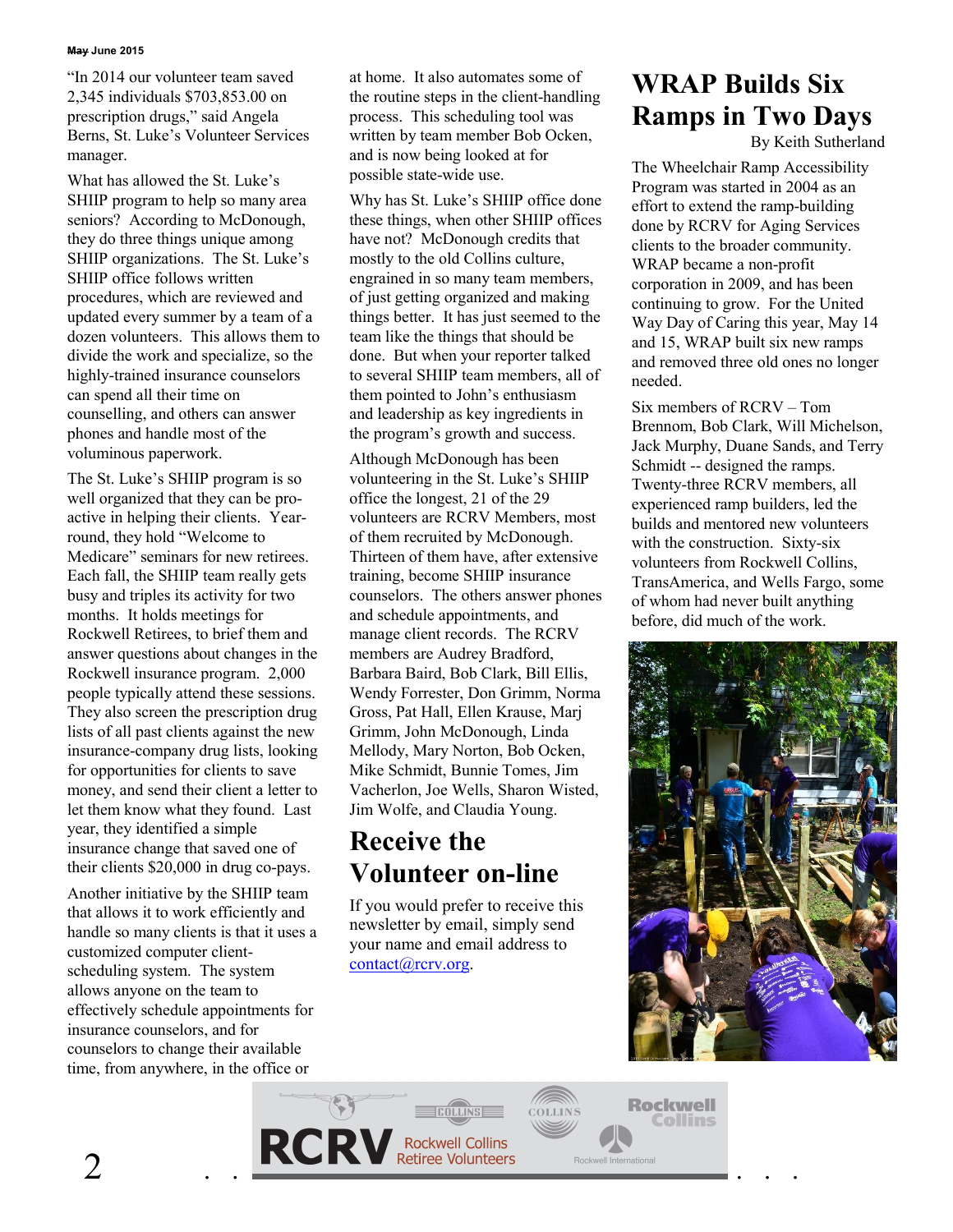#### **May June 2015**

More than numerous landings and 208 feet of sloped sidewalk, the six new ramps are the way six people can continue to live in their homes.

Although the number of ramps built by WRAP continues to grow, so does the need. Civic groups are volunteering to help build ramps with WRAP, but there is still a need for people who can design a ramp and lead the construction by inexperienced builders. If you would like to help others in your community in this way, come to the Thursday RCRV meeting, and introduce yourself to the ramp experts who are there.

## **One Reason We Volunteer**



## **Rockwell Collins Trivia**

Arthur A Collins derived early fame, and, later, substantial business growth, by developing reliable single-sideband radio transmitters and receivers. When was single-sideband modulation invented, and who invented it?

If you know an interesting and obscure fact for this column, please email it to RCRVnews@outlook.com. And please don't tell anyone else.

## ART-13 Autototune® Demo



## **The Rockwell Collins History Museum - Planning For the Future**

By Terry Lamb

Yes, there are a number of individuals who are actively working to save the history and artifacts in the Rockwell Collins Museum for the future. The idea is to gather and index history of the various aspects of "The Collins Radio" era that will be of interest to future generations. Copies of all of the *Collins Column* and *Collins Signal* Issues and indexes have been uploaded to the museum website, http://rockwellcollinsmuseum.org already. The next publication being worked on is the *Collins Pulse*. Go to the website and take a look**. It will blow your mind!!!**

*The museum is open to the public and to employees each Wednesday at 11:30 AM to 1:00PM or by appointment. It is located in Building 120 on the East side of C Avenue. Meet at the 120 south entrance. There are docents available to escort visitors through the Museum. It is a great experience for those interested in Collins and Aviation / Space.*

There are currently two organizations relating to the history of the Company:

- The Arthur A. Collins Legacy Association. This is a 501(c)3 not-for-profit organization. Being a notfor-profit, it has a bank account and can accept donations and can buy or receive free artifacts. These donated artifacts become the property of the association and are tax deductible.
- The Rockwell Collins Museum Club. This club is sponsored by Rockwell Collins as a means to help sustain the important legacy of the Company. As such, all of the artifacts in the current museum are the property of Rockwell Collins.

The long term hope is that these two organizations can merge sometime in the future and work together toward preserving not only the history of Arthur Collins, Collins Radio Company but also the great accomplishments of Rockwell International and Rockwell Collins.

In the meantime, the club members are trying to collect data and equipment to fill in the Collins Era history before that knowledge is gone. The Company Museum started in